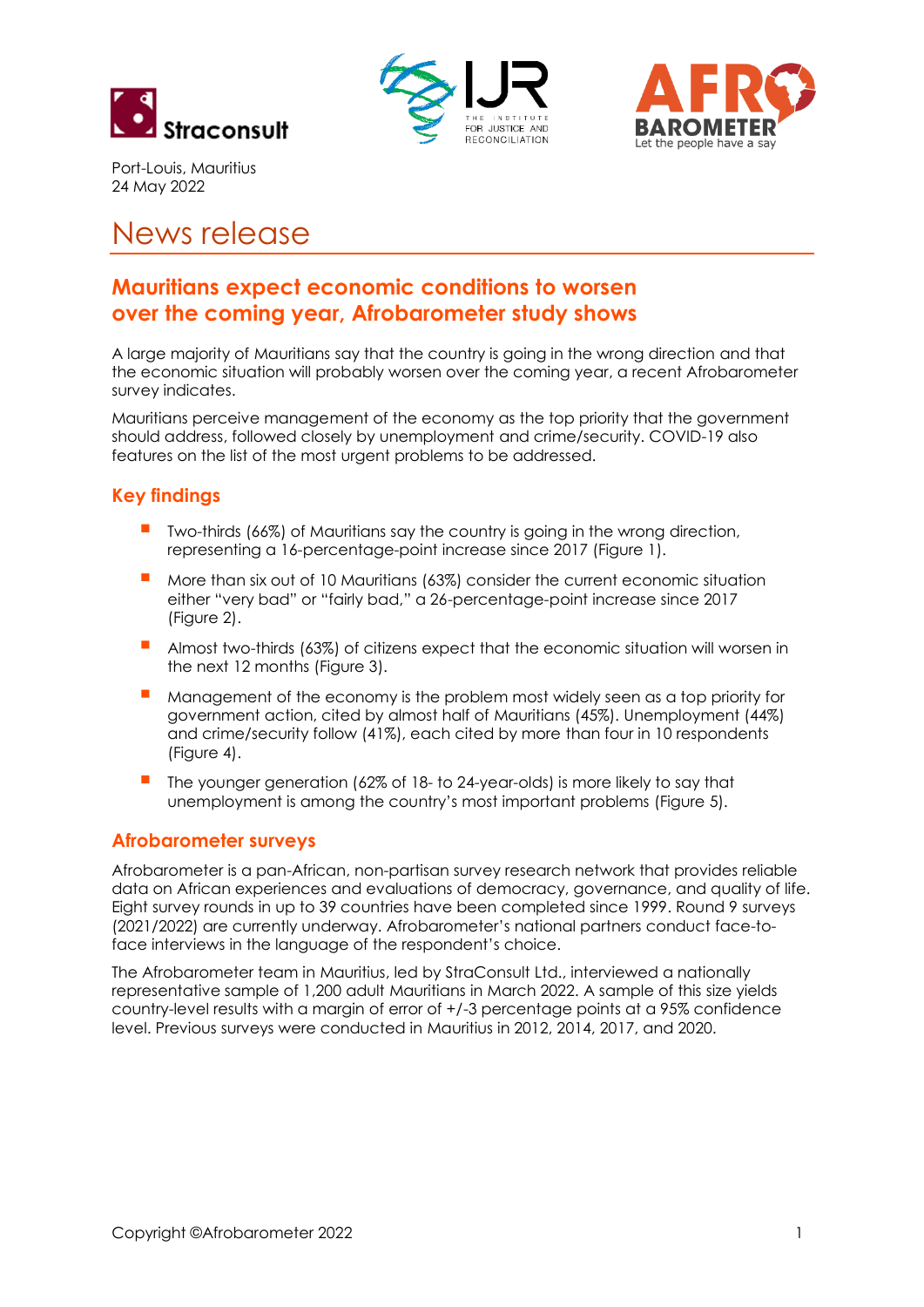

### **Charts**



#### **Figure 1: Country going in the wrong direction** | Mauritius | 2017-2022

*Respondents were asked: Let's start with your general view about the current direction of our country. Some people might think the country is going in the wrong direction. Others may feel it is going in the right direction. So let me ask you about the overall direction of the country: Would you say that the country is going in the wrong direction or going in the right direction? (% who say "going in the wrong direction").*



**Figure 2: Economic condition of the country** | Mauritius | 2014-2022

*Respondents were asked: In general, how would you describe the present economic condition of this country?*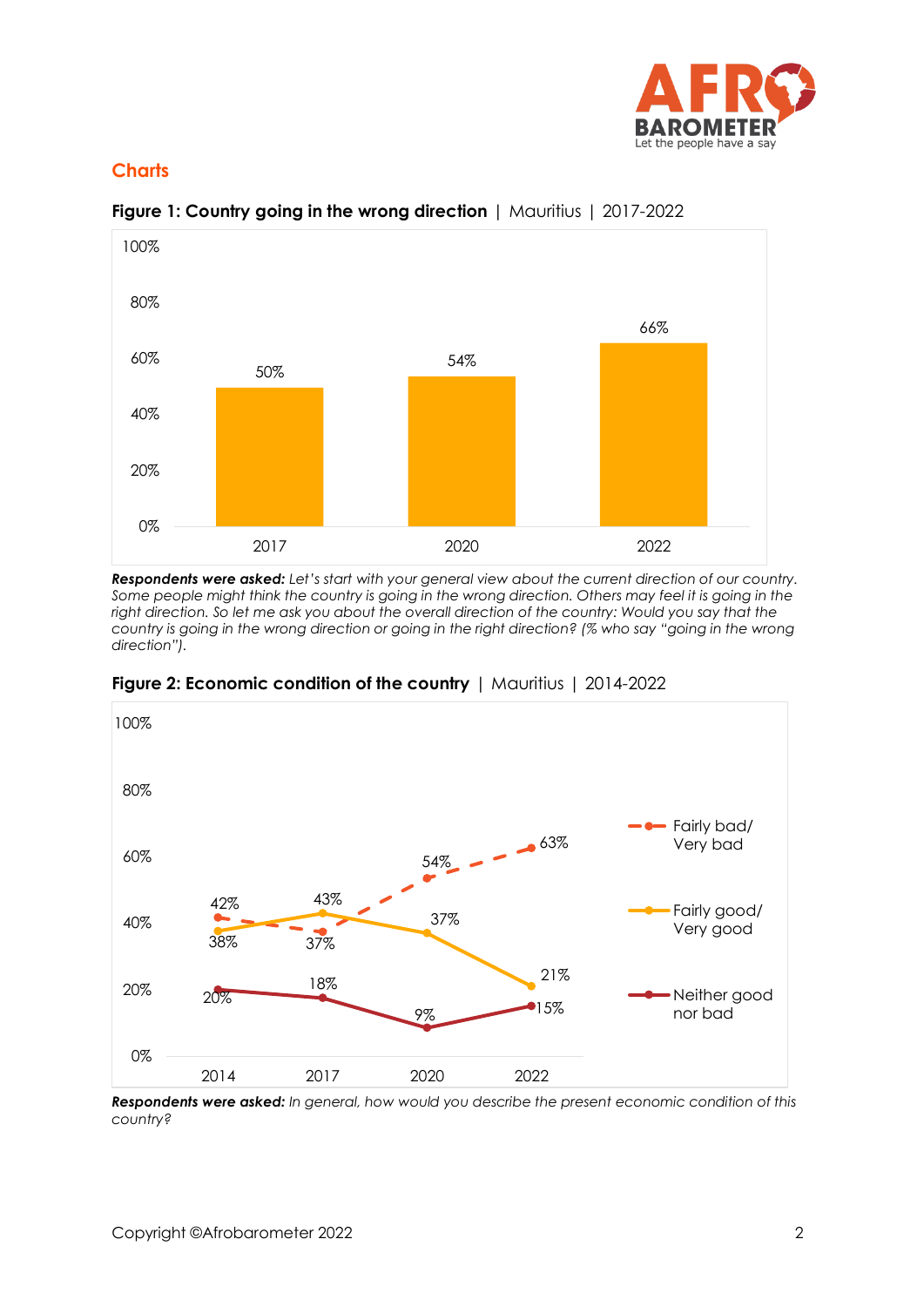



**Figure 3: Economic conditions in 12 months' time** | Mauritius | 2017-2022

*Respondents were asked: Looking ahead, do you expect economic conditions in this country to be better or worse in 12 months' time?* 





*Respondents were asked: In your opinion, what are the most important problems facing this country that government should address? (up to three answers accepted per respondent)*